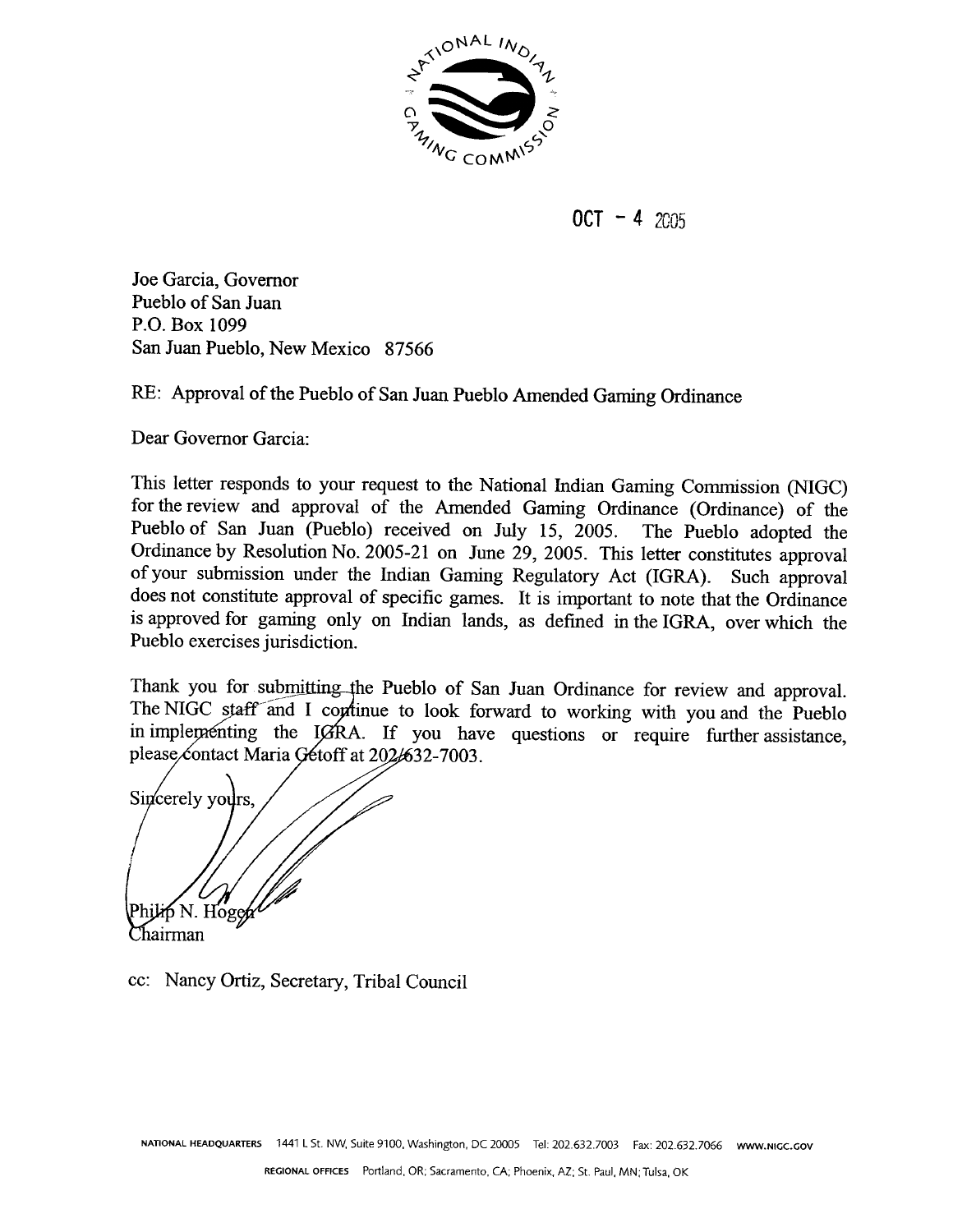

**P.O. BOX 1099 SAN JUAN PUEBLO, NEW MEXICO 87566 PHONE (505) 852-4400 FAX: (505) 852-4820** 

JUL 15 2005

## **RESOLUTION OF THE TRIBAL COUNCIL OF THE PUEBLO OF SAN JUAN AMENDING GAMING ORDINANCE**

## **RESOLUTION 2005-21**

The following Resolution was considered and adopted by the Tribal Council of the **Pueblo of San Juan at a meeting held on the**  $24$  **day of**  $\overline{J}$  $\overline{U}$  $\overline{V}$  $\overline{C}$  $\overline{C}$  $\overline{C}$  $\overline{C}$  $\overline{C}$  $\overline{C}$  $\overline{C}$  $\overline{C}$  $\overline{C}$  $\overline{C}$  $\overline{C}$  $\overline{C}$  $\overline{C}$  $\overline{C}$  $\overline{C}$  **\ quorum was present.** 

**WHEREAS,** the Tribal Council of the Pueblo of San Juan is the governing body of the Pueblo; and

- **WHEREAS,** Congress has enacted the Indian Gaming Regulatory Act of 1988,25 U.S.C. §§ 2701- 2721 and 18 U.S.C. \$81 166-1 168 ("IGRA") to regulate Class I and Class I1 Gaming on Indian Lands subject to oversight by the National Indian Gaming Commission ("N.I.G.C.") and to authorize Class I11 Gaming on Indian Lands by Indian tribes and states pursuant to tribal-state compacts; and
- **WHEREAS,** the Tribal Council enacted the Pueblo of San Juan Class **I1** Gaming Ordinance No. 94-27 (June 15, 1994) ("Class I1 Gaming Ordinance") and the Pueblo of San Juan Gaming Ordinance No. 95-06 (January 22,1995)and revised those Ordinances in the Pueblo of **San** Juan Class I11 Gaming Ordinance No. 95-13 ("Class I11 Gaming Ordinance"); and
- **WHEREAS,** the Tribal Council, pursuant to Tribal Council Resolution 2002-027 approved a new ordinance known as the Pueblo of San Juan Gaming Ordinance that incorporated certain procedures required under the 2001 Tribal-State Compact and other necessary changes; and
- **WHEREAS,** the Pueblo submitted the Pueblo of San Juan Gaming Ordinance to the National Indian Gaming Commission ("NIGC") for review and approval; and
- **WHEREAS,** the NIGC approved the Pueblo of San Juan Gaming Ordinance in a letter to the Pueblo dated September 3,2002; and
- **WHEREAS,** the San Juan Pueblo Gaming Commission, charged with the responsibility of assuring that the Pueblo operates its casino in accordance with applicable laws, including without limitation the Pueblo of San Juan Gaming Ordinance,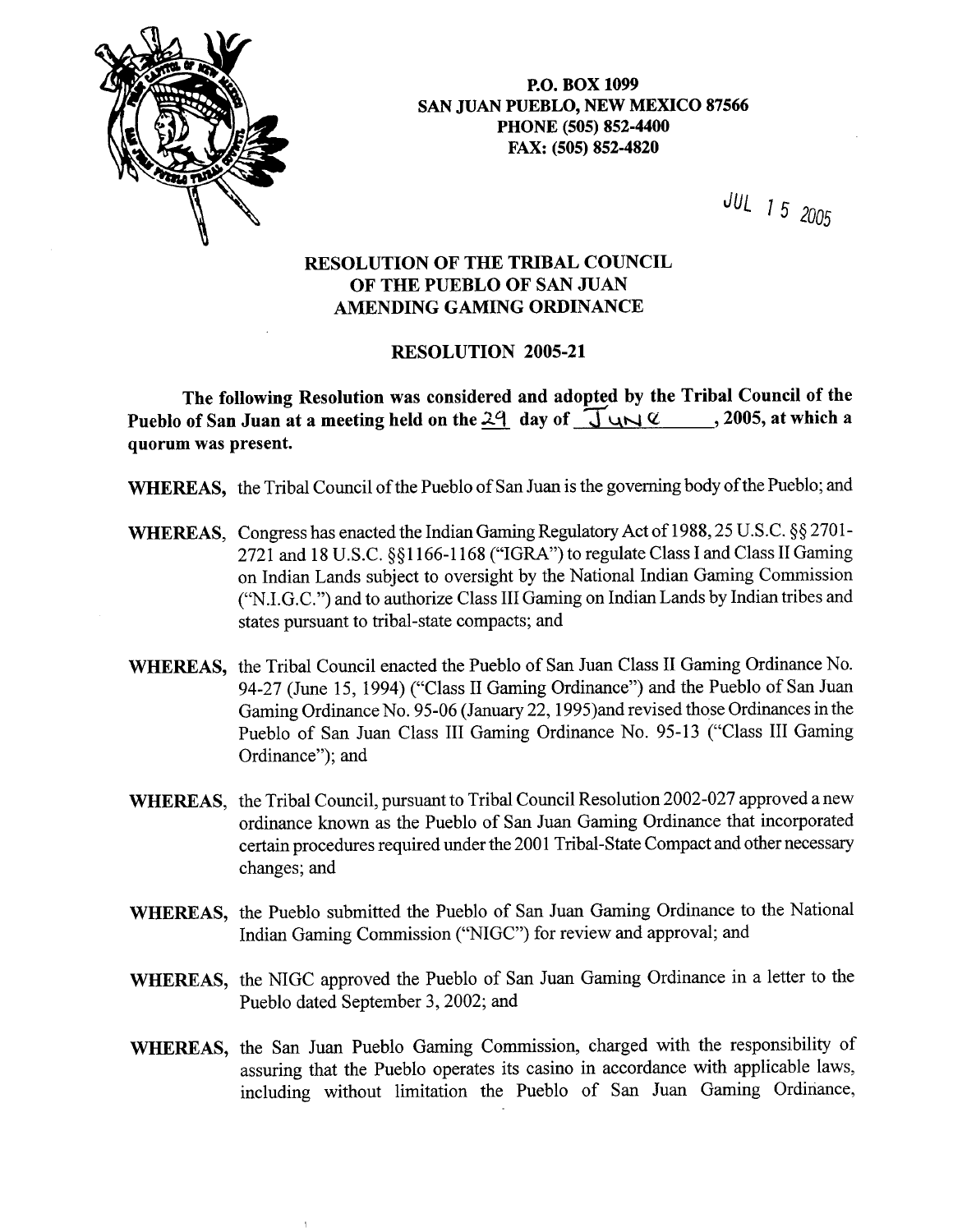## **Tribal Council Resolution No. 2005-21 Page 2**

recommends amending the Pueblo of San Juan Gaming Ordinance; and

**WHEREAS,** the Tribal Council has reviewed the recommended amendments to the San Juan Pueblo Gaming Ordinance, attached as Exhibit A, and finds that the amendments are in the best interest of the Pueblo.

**NOW, THEREFORE, BE IT ORDAINED** by the Tribal Council that the Tribal Council approves and enacts the amendments to the Pueblo of San Juan Gaming Ordinance, attached hereto as Exhibit A.

**BE IT FURTHER ORDAINED** by the Tribal Council that the Governor of the Pueblo is hereby authorized to submit the amended Pueblo of San Juan Gaming Ordinance, within 15 days from the date of this resolution, for review and approval by the National Indian Gaming Commission and to do all things necessary and proper to accomplish the purposes of this Ordinance.

## **CERTIFICATION**

The foregoing Resolution was considered by the Tribal Council of the Pueblo of San Juan at a duly called meeting and was adopted and gnacted by the Tribal Council with a quorum being present at such meeting on the  $\frac{\partial \mathcal{H}}{\partial \mathbf{A}}$  day of  $\mathcal{Q}_{\mu \mu \nu}$ , 2005.

Governor, Joe Garcia

Governor, Joe Duran

uncil Member

Council Member

1<sup>st</sup> Lt. Governor, Peter Cata

Comment<br>
Fribal Sheriff, Adrian Montoya<br> *Monto*<br>
Council Momber

Council Member